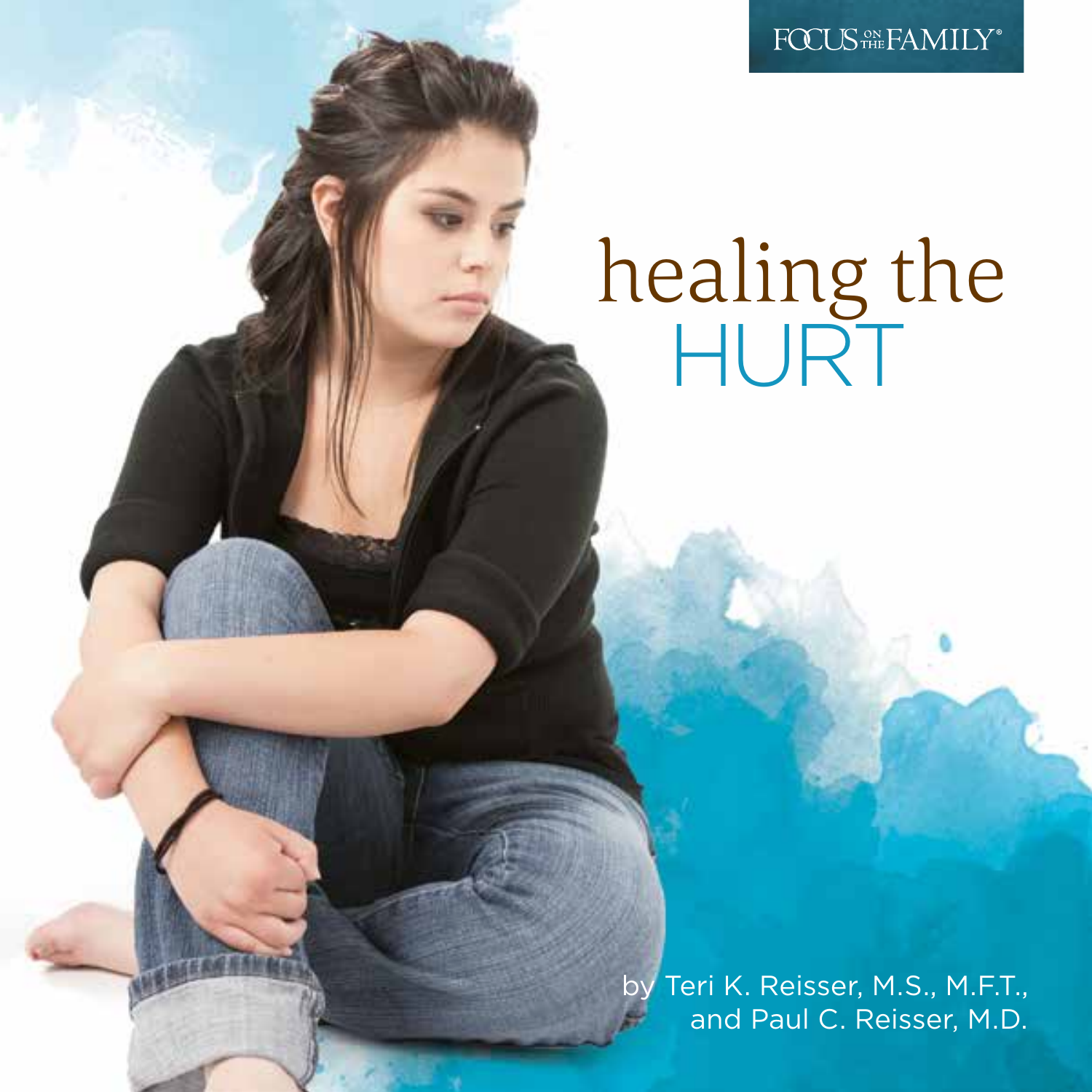# do you feel ALONE

 WITH THE MEMORY OF AN ABORTION YOU CHOSE TO HAVE?

If so, you're actually *not* alone! Thirty-three percent of American women have an abortion at some point, but hardly any of them ever talk about it.

The reason is simple. Many women who choose abortion go against their own sense of right and wrong, and this makes them feel guilty. That guilt stops them from talking about it or getting the emotional help they deserve.

> *33% of American women have an abortion at some point in their lives*

# THE TRAUMA OF ABORTION

Professional counselors tell us that many women who have had an abortion are not able to

- . . . process the painful thoughts and emotions—especially guilt, anger and grief—that arise from an abortion experience.
- . . . identify, much less grieve, their loss.
- . . . come to peace with God, themselves and others involved in the pregnancy and abortion decision.

Does any of this describe your journey?

### THE GRIEVING PROCESS

Relief is the most common reaction immediately following an abortion. But as time goes on, you may have trouble dealing with the loss you feel. Here are some possible reasons:

- You have no external evidence that your baby ever existed—no pictures or other memorabilia.
- You may not believe you have the right to grieve a loss that you *chose* to suffer.
- There was no memorial service or eulogy to mark the loss of your child.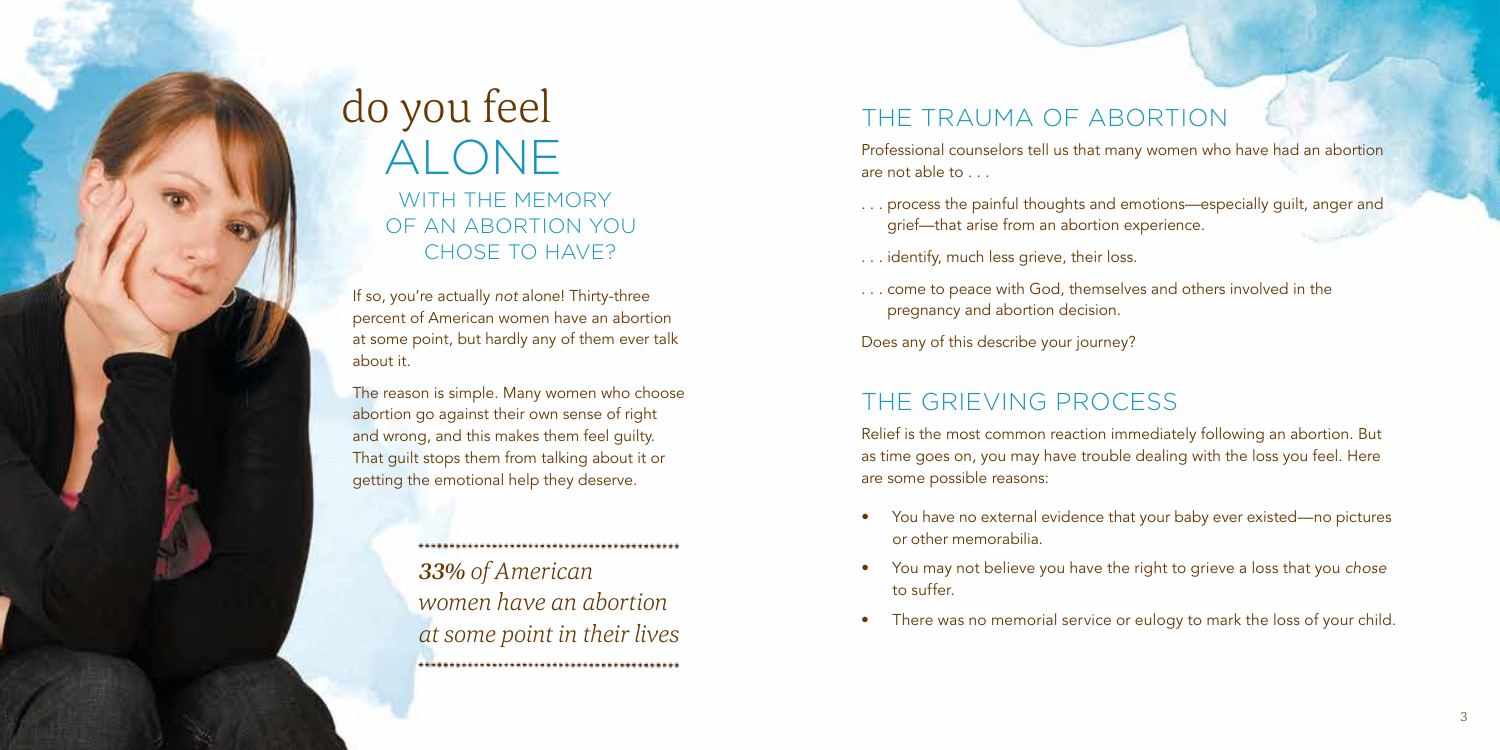For any or all of these reasons, you may not feel that your grief is justified, so you end up repressing your feelings of sadness, shame and anger. You just don't want to talk about it! But years later, when you undergo another significant loss or become pregnant again, an intense grief may catch you by surprise. You'll wonder, *Why am I having such a horrible reaction to this? Am I losing my grip?*

### SIGNS OF STRESS

If this happens to you, you might be exhibiting symptoms of emotional or psychological stress related to your abortion. These can include:

- Guilt from violating your own sense of morality
- Self-destructive behaviors such as eating disorders, alcohol and/or substance abuse, abusive relationships, promiscuity
- Re-experiencing events related to the abortion: memories or nightmares involving lost or dismembered babies
- Anxiety that leads to headaches, dizziness, pounding heart, abdominal cramps, muscle tightness, difficulty sleeping
- Psychological numbing: Your unconscious vow never to let anything hurt this badly again hampers your ability to enjoy an emotional, intimate relationship.

*It's important to pay attention to what your body and emotions may be trying to tell you.*

- Depression, which reveals itself through deep sadness, sudden and uncontrollable crying, poor self-concept, sleep and appetite disturbances, loss of normal sources of pleasure, even thoughts of suicide
- Preoccupation with becoming pregnant again, an unconscious hope of replacing the baby you aborted
- Anxiety over fertility and childbearing issues, fearing that God will punish you by not letting you bear children
- Trouble in bonding with your other children, either by being overprotective or feeling detached from them
- Anniversary reactions: an increase in symptoms around the time of the anniversary of the abortion, the due date of the aborted child, or both.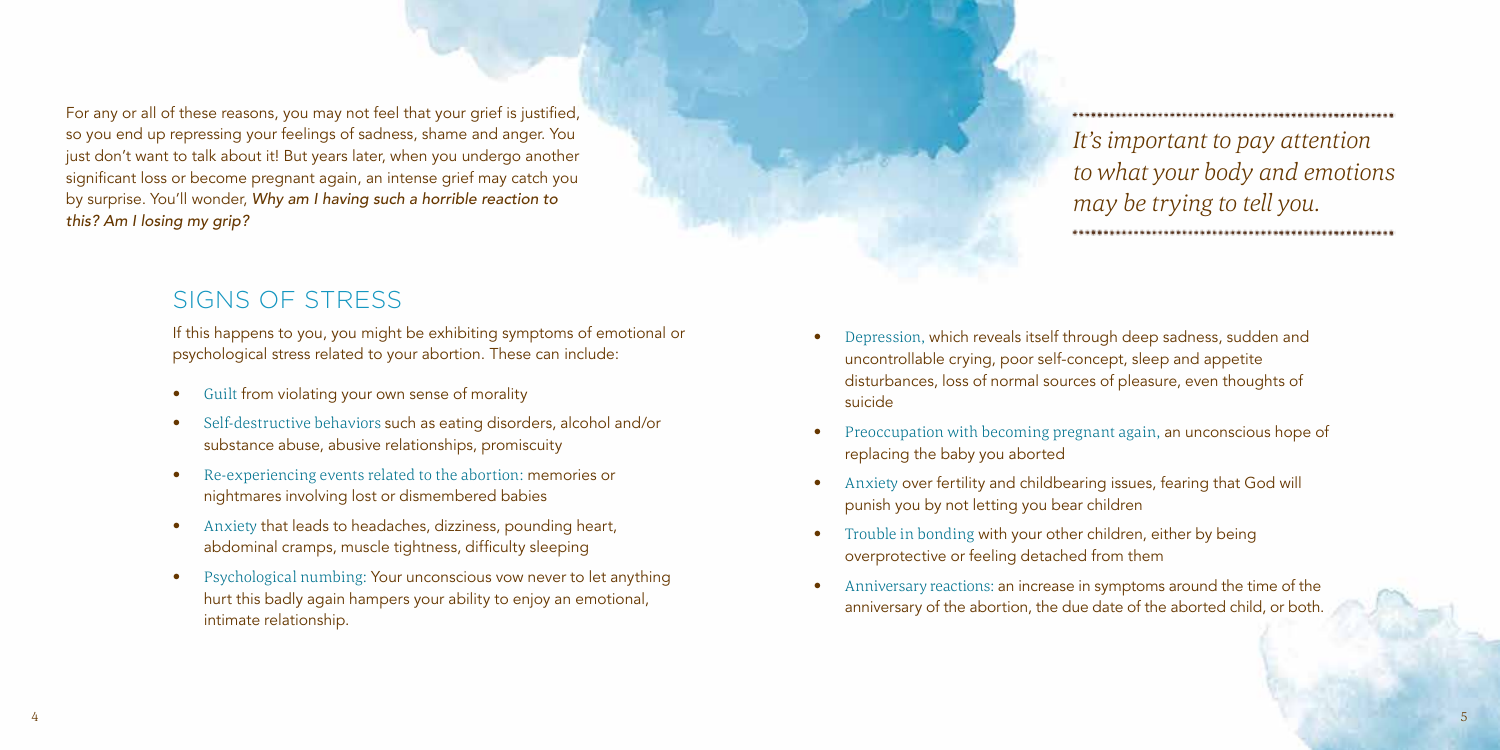

# THE PATH TO HEALING

When you finally recognize your need to come to terms with a past abortion, consider these important steps:

#### Remember the Pain

The first step toward healing is peeling away the callus formed by months or years of denying and repressing the painful emotions connected with your abortion. Although your feelings have been bundled up and hidden away, too painful to deal with, they continue to fester like a smoldering infection, affecting your current choices and behavior. The simplest way to access these old feelings is to find a safe, supportive environment in which you can talk about your abortion experience.

#### Accept Forgiveness

If you hold any kind of spiritual beliefs, long-term healing will come only when you feel reconciled with God. If you struggle with the feeling that you are a second-class citizen in God's eyes, you may turn away from God completely or try to "prove yourself" by being good long enough for God to forgive you.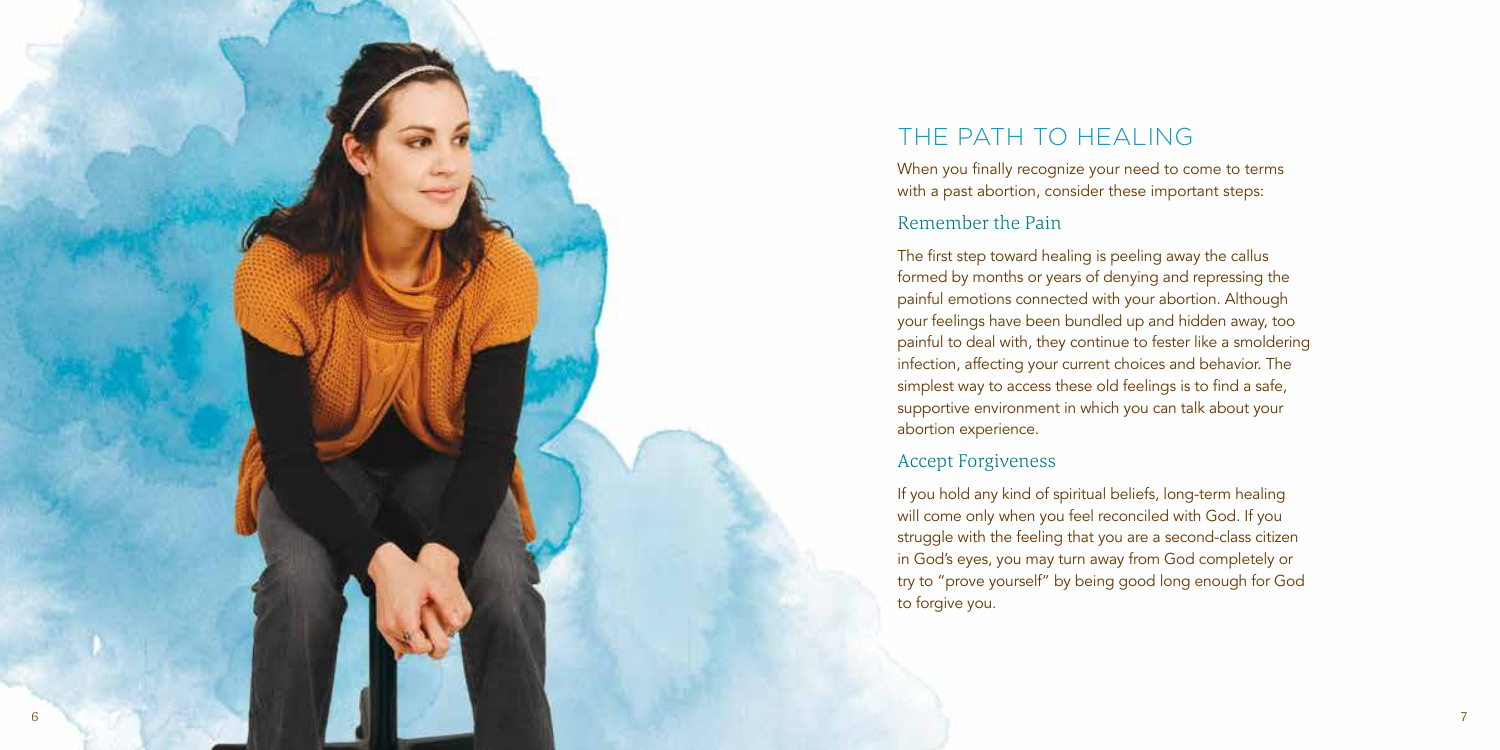Or, you may know in your *mind* that God can forgive any sin, but you can't accept it in your *heart*, because you cannot forgive yourself. Here are three things we must all understand:

- 1. Your debt is paid. The Bible clearly teaches that God has already made provision for your forgiveness: He accepts Jesus' death as full payment for any and all sins we commit. Do not let your guilty emotions still demand that you pay the debt yourself.
- 2. God is near. When we accept responsibility for our choices and openly express our sorrow to God, He is ready and waiting to draw us back into intimacy with Him.
- Consequences are not the same as punishment. A consequence of abortion might be infertility, but this is not a punishment from God. He is as grieved as we are about the losses brought on by our choices. Although we all live with the consequences of our choices, Jesus literally accepted the death sentence for our sins. He took the punishment so we don't have to.



*God is as grieved as we are about the losses brought on by our choices.* 

#### Identify and Release the Anger

Perhaps you resist verbalizing your anger, thinking, *If I get in touch with the rage inside me, it might lead to a total loss of control.* The paradox is this: Until you openly acknowledge the pain and anger you feel about your abortion, you will not get rid of it.

#### Grieve the Loss

The need to grieve a pregnancy loss fully is well-documented, and for good reason. But you may cry out, "How do I grieve the death of a child when I was the executioner?"

Some ways to work through your grief include thinking of your baby as a real individual, naming the baby, writing out your feelings for your child, and even having a quiet, private memorial service. Many pregnancy resource centers host small, confidential groups where you can walk this path together with other women.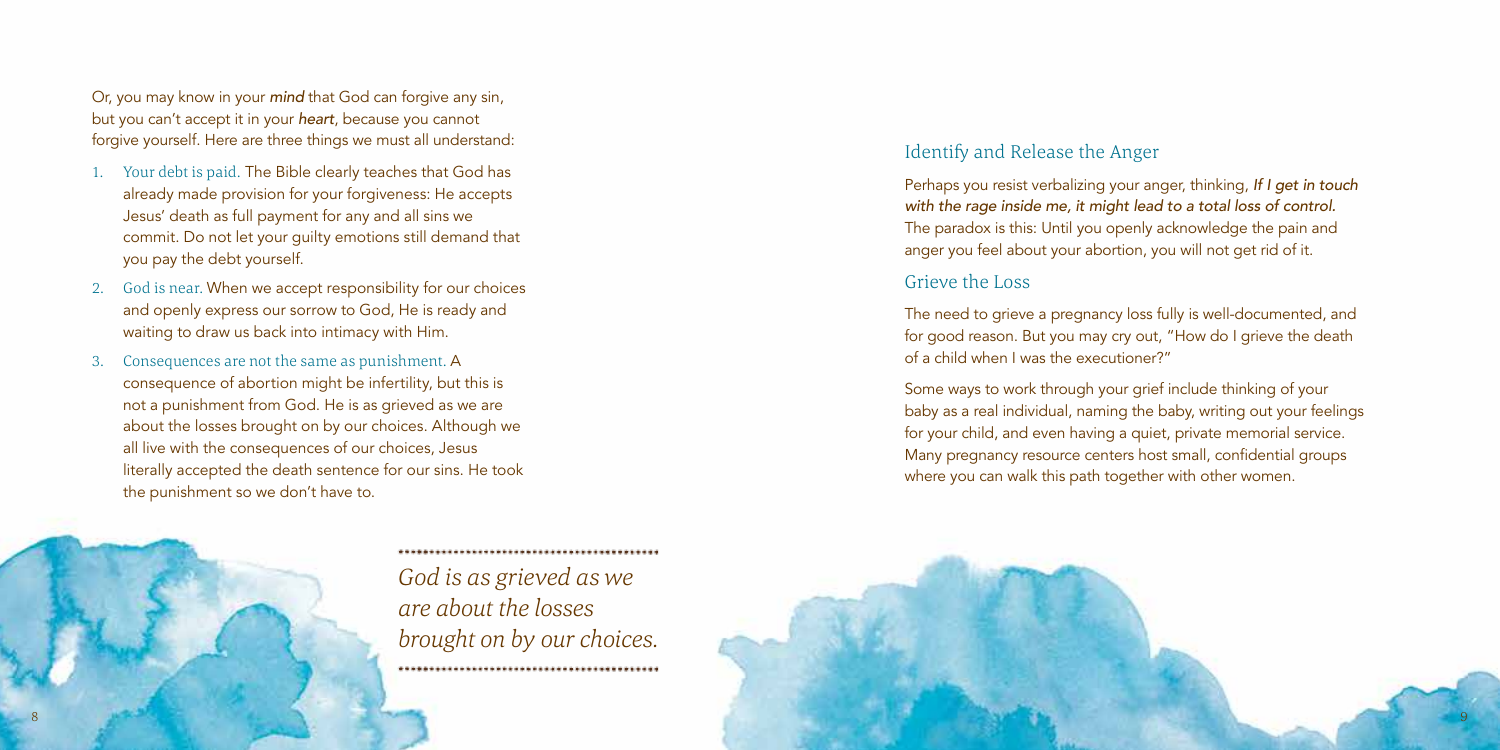## TAKE HOPE!

A lot of women feel hopeless about ever resolving the pain connected with their abortion. But healing is possible, and God is as close as the air we breathe, waiting to hear our whispered cries for help.

Thousands of women will seek and receive help this year; you can be one of them. There is no need for you to continue grieving silently. Reach out to someone who understands. You are *not* alone.

# reach out . . . YOU ARE NOT ALONE

#### RECOMMENDED RESOURCES

*If you'd like to learn more about abortion's impact, visit standapart.org* and *click on Resources or Downloads to do your own review of the research.*

#### Author Note

Teri K. Reisser, M.S., M.F.T., is a licensed marriage and family therapist who has been counseling post-abortive women since 1984. Paul C. Reisser, M.D., serves on the National Physicians Resource Council for Focus on the Family. They live in Thousand Oaks, Calif.